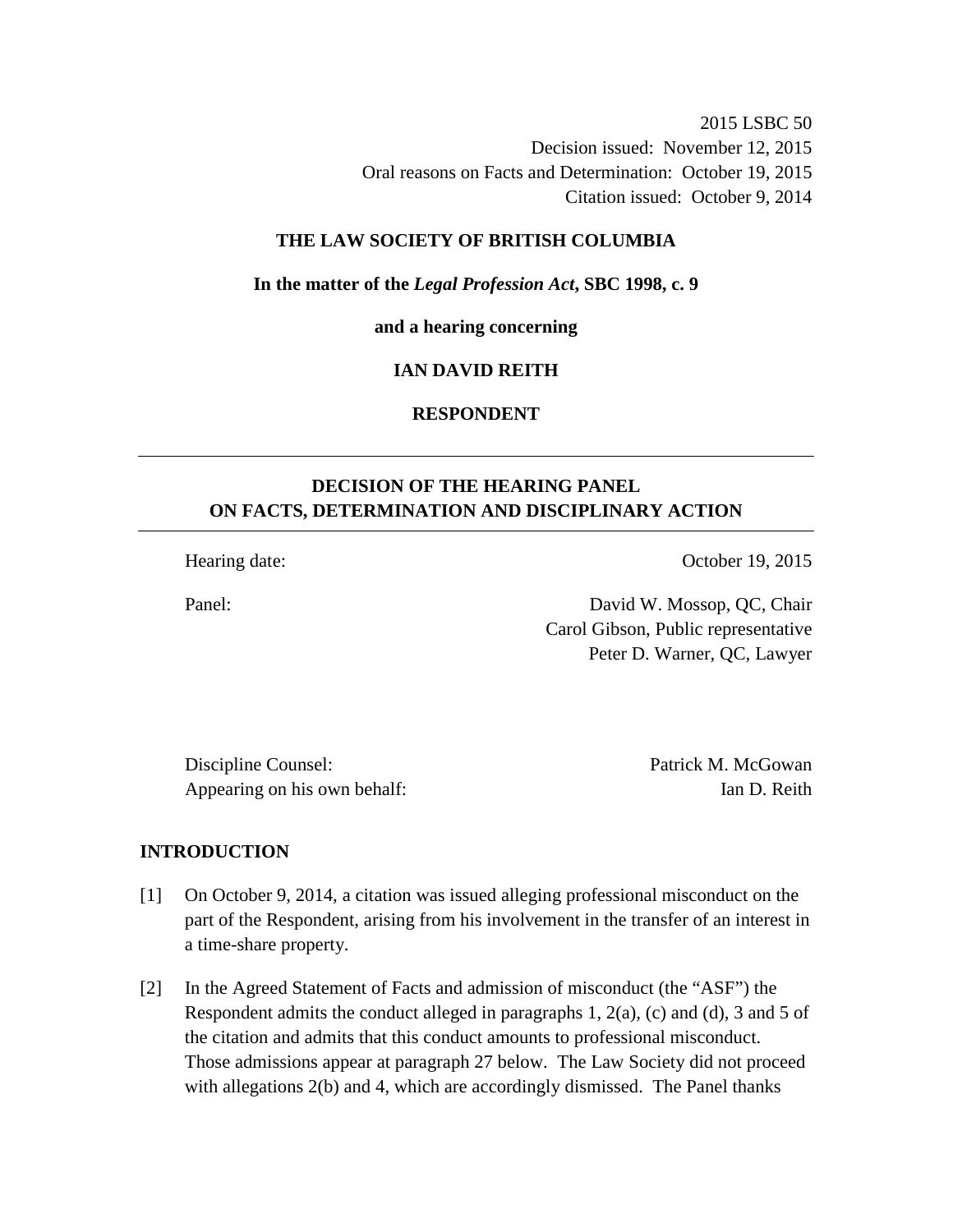both counsel for their efforts and work involved in creating the ASF and thus shortening this hearing to less than two hours.

- [3] The Respondent also admitted that all administrative and procedural requirements for this hearing had been met including issuance and service of the citation.
- [4] The Panel accepted the said admissions and proceeded with the disciplinary action phase of the hearing.
- [5] After hearing submissions, and for the reasons set out below, the Panel decided that the appropriate disciplinary action for this professional misconduct is a fine of \$3,000.
- [6] After hearing submissions, and for the reasons set out below, the Panel has agreed that the Law Society is entitled to its costs and has set those costs at \$2,000.
- [7] The Respondent will have until December 31, 2016 to pay this fine and costs. If further time to pay is required, the Respondent may apply under Rule 5-12.

## **FACTS**

[8] The following is a brief summary of relevant and admitted facts. The Agreed Statement of Facts provides a more detailed recitation of the facts.

#### **Respondent's background**

- [9] The Respondent has practised law in British Columbia since 1989. For the first 21 years of his practice he was employed by X Ltd., a company engaged primarily in the sale of time-sharing properties in Whistler, BC. The Respondent left his position at X Ltd. on January 31, 2010, following which he has maintained a private, solo practice primarily focused on real estate conveyancing. After leaving X Ltd., the Respondent from time to time continued to assist in the transfer of X Ltd. time-share units.
- [10] X Ltd. acquired strata lot properties in Whistler and resold them as time-shares in the form of fractional fee simple interests (typically divided into 51 fractional interests). A head lease to a homeowner association and sublease to the buyer were always employed and registered to control access and management of the timeshares.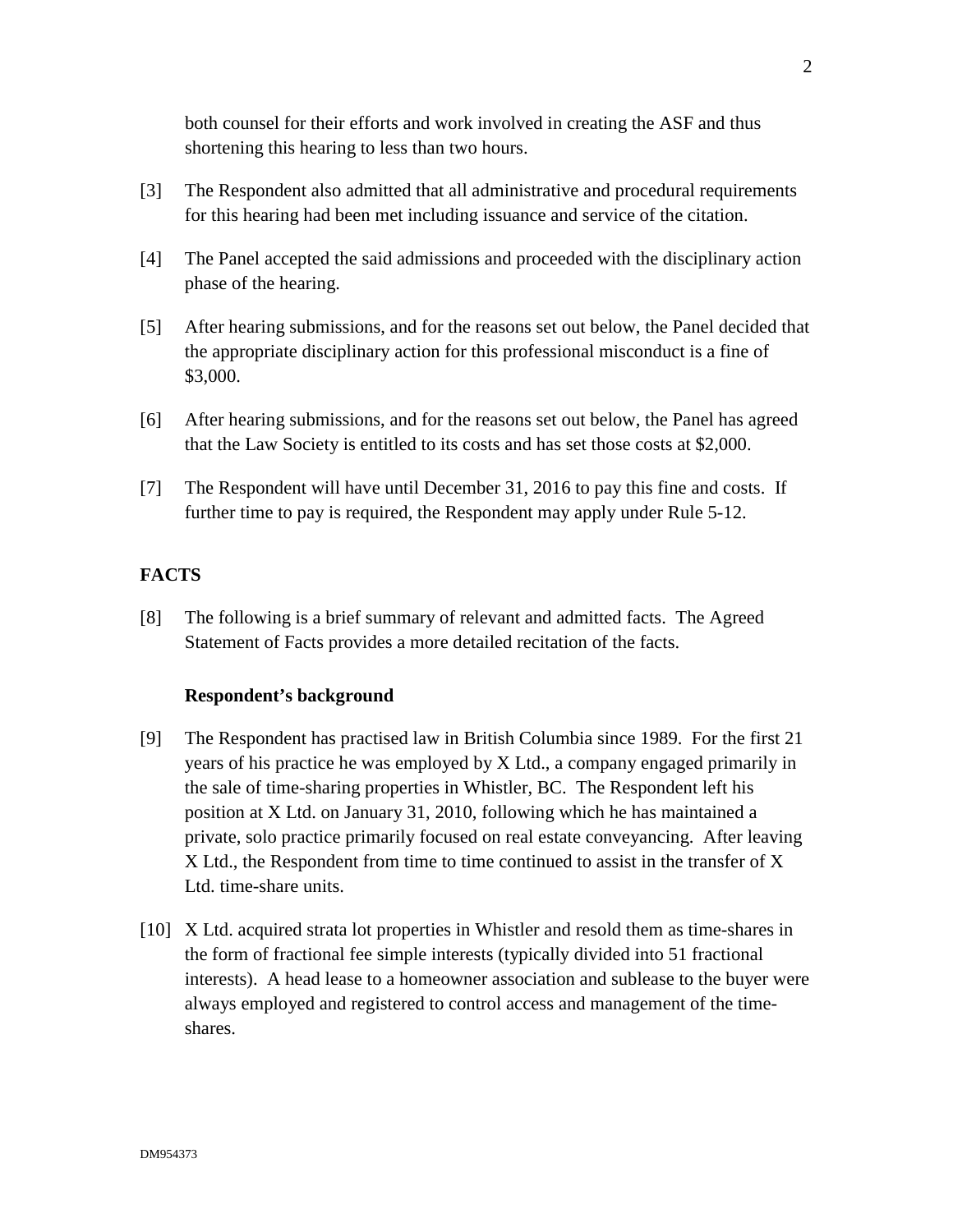#### **The J Ltd. interest**

[11] In 1986, J Ltd., a Washington State company acquired a 2/51 interest in an X Ltd. time-share (the "J Ltd. Interest"). In 1997, AB, President of J Ltd., died, following which his widow, BB, wrote to  $X$  Ltd., to the attention of the Respondent, advising him of AB's death and inquiring if there was "anything further [she] needed to do." Subsequently, in 1997, a memorandum from the X Ltd. legal department was issued directing that ownership of the J Ltd. Interest be transferred into BB's name. No such transfer occurred in 1997. The fractional interest remained in J Ltd.'s name until 2011.

#### **The transfer of the J Ltd. Interest**

- [12] On January 15, 2010, BB telephoned X Ltd. and spoke with the Respondent and advised that she wished to transfer the J Ltd. Interest to her two nephews, CC and DO. The Respondent then sent to BB two land title documents (a Form C General Instrument and a Form A Freehold Transfer) to be executed, along with a document titled "Instructions for Signing."
- [13] The "Instruction for Signing" document included a request that a cashier's cheque or bank draft in the amount of \$556.85, payable to "Ian Reith - In Trust" be provided. The Instructions for Signing broke that sum down into Property Purchase Tax, fees and disbursements.
- [14] On February 5, 2010, BB executed the two land title documents before a notary public in Washington State and subsequently returned these documents to the Respondent along with a cheque in the amount of \$556.85 payable to "Ian Reith - In trust." On March 22, 2010, BB's cheque was deposited into a lawyer's trust account in the Respondent's name.
- [15] On May 20, 2010, the Respondent received an email from a X Ltd. employee ("EE") which referred to J Ltd. as a defunct company, and on that day the Respondent replied as follows:

#### Hi EE,

You'll recall we spoke to each other before I left for England, and advised you of the title issues and defunct company, etc. I also told you we'd file it regardless, and see if it "slips" past the Land Title Office examiners, or gets rejected. ...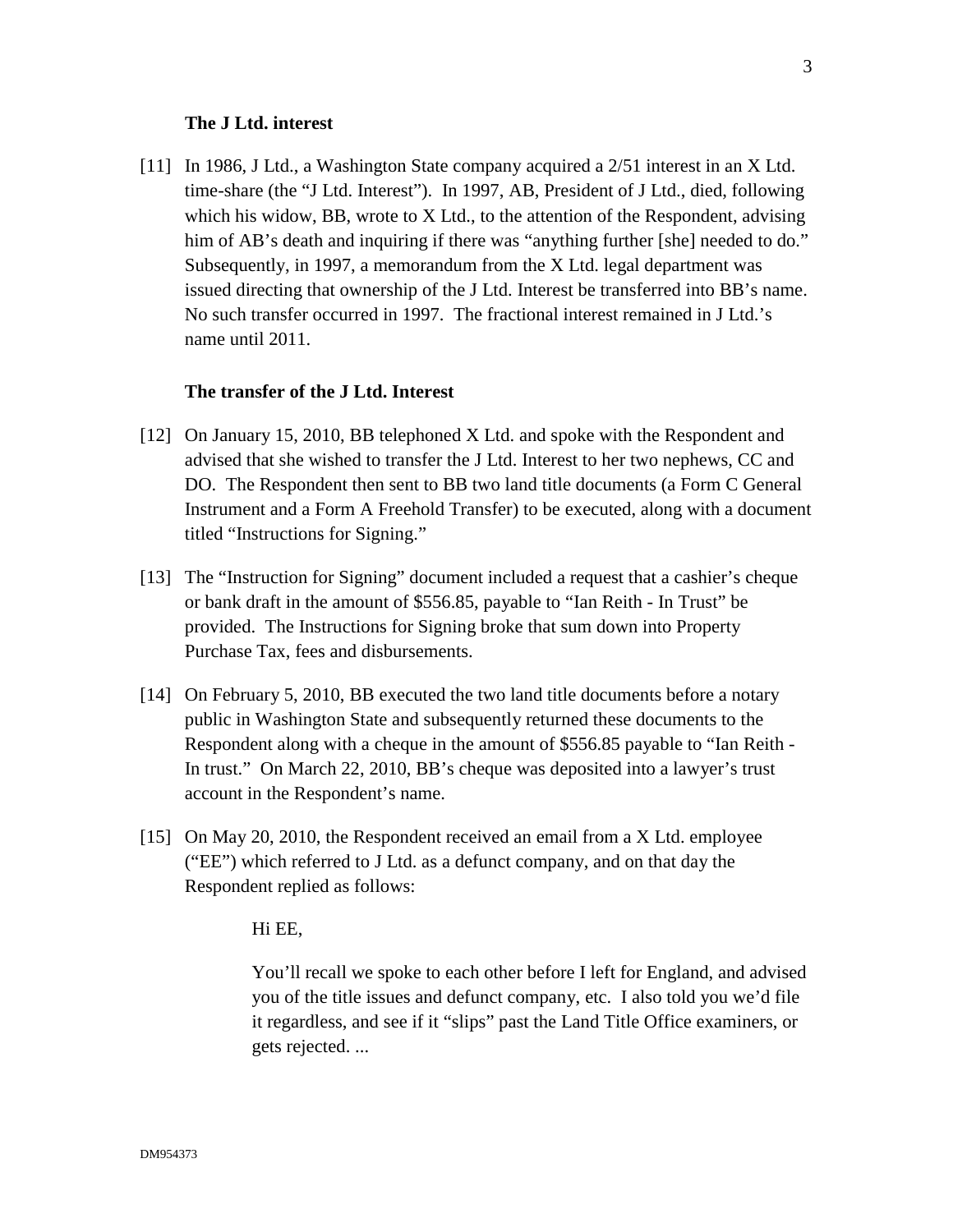[16] On July 29, 2010, following communication between DO and EE, the Respondent wrote an email to DO (BB's nephew), and to EE and one other X Ltd. employee:

> You'll recall this has been an ongoing issue for years. The problem has always been that J Ltd., the registered owner of the week, is a defunct company, and has been for some time. In order to transfer title, the company would have to be reinstated, and then a new signing officer appointed to legitimately sign transfer papers. A review of the file shows this was pointed out to AB numerous times over the years.

> For this latest round, she signed on behalf of J Ltd., and I told her we'd submit the Transfer to Land Title Office and see if it "sneaks" through the examiners. Docs were prepared, she signed, and we submitted with the supporting paperwork. I'll contact the examiner and see where it is at, without alerting them to the fact that all is not in order.

- [17] The Respondent had not filed any documents related to the J Ltd. Interest with the Land Title Office as of July 29, 2010 and did not do so until January 27, 2011.
- [18] On January 20, 2011, the Respondent again wrote to nephew DO saying, inter alia:

This has been ongoing since 1997, and numerous correspondence back and forth. A review of the file indicates many times it was explained that the weeks and title are NOT registered to BB, but to a defunct WA company named "J Ltd."

It was also explained that to register a transfer to CC and DO, the defunct WA company would need to be reinstated with the WA state Dept of Licensing, and then an authorized signatory of the company sign the transfer papers.

In March of 2010, we prepared another set of transfer papers and sent them to BB, who signed on behalf of J Ltd. and returned the papers with transfer costs. However, at that time, it was made clear that the transfer may be rejected by the BC Land Title Office, owing to the dissolution of J Ltd., but that we would try submitting anyways and hope it "slipped thru".

The final note though says that we are waiting for BB, CC and/or DO to confirm how they want the new ownership to show, i.e.  $CC \& DO$  only, or BB as well. To date we have not received confirmation of how you would like ownership to show.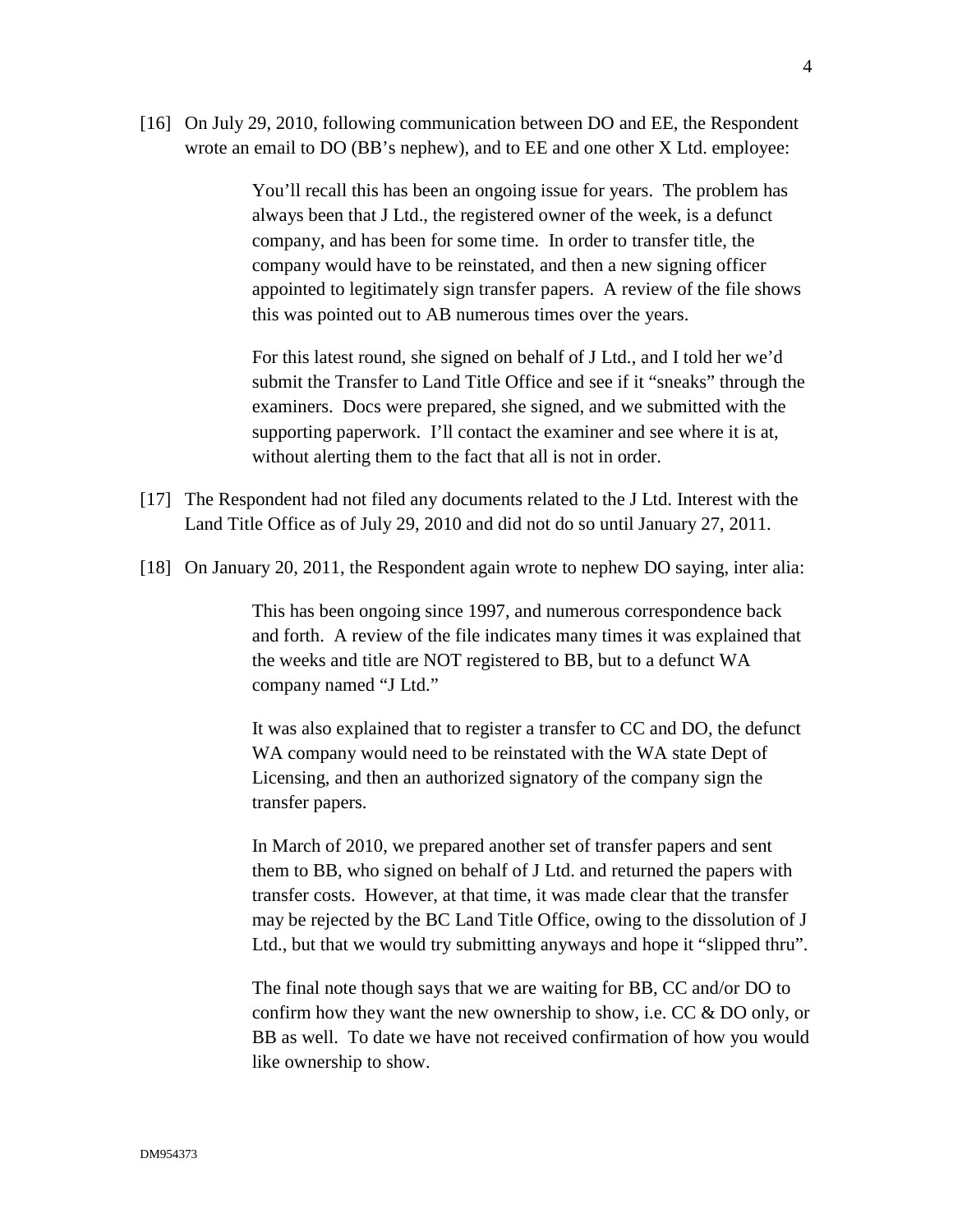If you advise me promptly that title is to be in  $CC \& DOS'$  names, we can proceed and submit for registration.

Looking forward to completing this long outstanding matter.

- [19] On January 20, 2011, nephew DO emailed the Respondent and instructed that the J Ltd. Interest be transferred solely to BB, and the next day the Respondent responded, confirming that he would do so.
- [20] The Respondent took no steps to confirm nephew DO's instructions with BB. At no time did BB advise the Respondent that she had authorized her nephew to instruct the Respondent on her behalf, nor did she independently communicate to the Respondent that she wished to have the J Ltd. Interest transferred into her own name.
- [21] On January 27, 2011, the Respondent filed the transfer and lease documents in the Land Title Office.
- [22] At the time he filed these forms in the Land Title Office, the Respondent believed that J Ltd. was a defunct company and that J Ltd. was incapable of transferring an interest in real property or surrendering its sublease.
- [23] Neither the Form C sublease to BB, nor the associated sublease was signed by BB. The Respondent did not advise BB of the obligations the sublease would impose on her, including financial obligations such as the obligation to pay annual fees.
- [24] As a result of these filings, the J Ltd. Interest was transferred to BB. As a result, financial obligations arising from the sublease attached to her.

### **Transfer of BB's trust funds**

- [25] The money deposited on March 22, 2010, was transferred from the Respondent's trust account to his non-trust account to pay conveyance costs, Property Transfer Tax and fees and disbursements (the latter being \$295.71) in two separate transfers, one on January 24, 2011 and the other on May 5, 2011.
- [26] The Respondent did not prepare or deliver a bill to BB in relation to this matter.

### **ADMISSION OF MISCONDUCT**

[27] The Respondent makes the following admission of professional misconduct: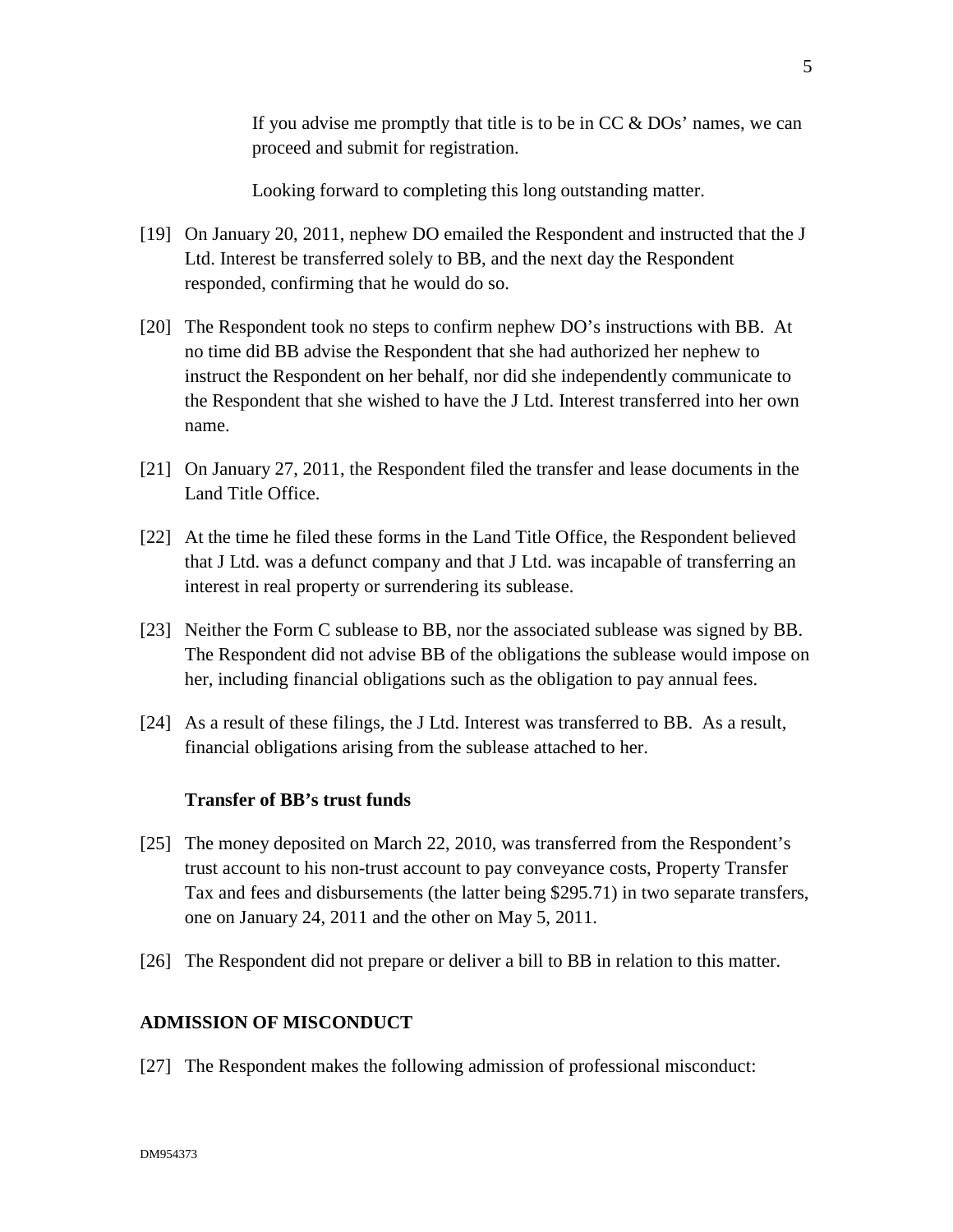- 1. The Respondent admits that, on or about January 27, 2011, in the course of providing legal services in connection with the transfer of a fractional interest in a time-share property located in Whistler, British Columbia, he engaged in questionable conduct that casts doubt on his professional integrity contrary to Chapter 2, Rule 1 of the *Professional Conduct Handbook* then in force, by filing, or causing to be filed at the New Westminster Land Title Office:
	- (a) A Form A Freehold Transfer transferring a fractional interest in the property from J Ltd. to BB;
	- (b) A Form C General Instrument surrendering to X Ltd., a sublease of the property granted to J Ltd.; and
	- (c) A Form C General Instrument granting to BB, a sublease of the property by X Ltd.,

when he believed that J Ltd. no longer had the capacity to transfer the property or surrender its sublease.

- 2. The conduct described in the preceding paragraph constitutes professional misconduct, pursuant to s. 38(4) of the *Legal Profession Act*.
- 3. The Respondent admits that between January 2010 and March 2011, in the course of providing legal services in connection with the transfer of a fractional interest in a time-share property located in Whistler, British Columbia, he failed to serve his client(s) in a conscientious, diligent and efficient manner so as to provide a quality of service at least equal to that which would be expected of a competent lawyer in a similar situation, contrary to Chapter 3, Rules 3 and 5 of the *Professional Conduct Handbook* then in force, by failing to do the following:
	- (a) properly consider, determine or understand who his client(s) were;
	- (b) take reasonable steps to determine whether BB had the authority to sign documents on behalf of J Ltd.;
	- (c) take reasonable steps to determine whether nephew DO had the authority to provide instructions on behalf of BB or J Ltd. prior to acting on his instructions.
- 4. This conduct described in paragraph 3 constitutes professional misconduct, pursuant to section 38(4) of the *Legal Profession Act*.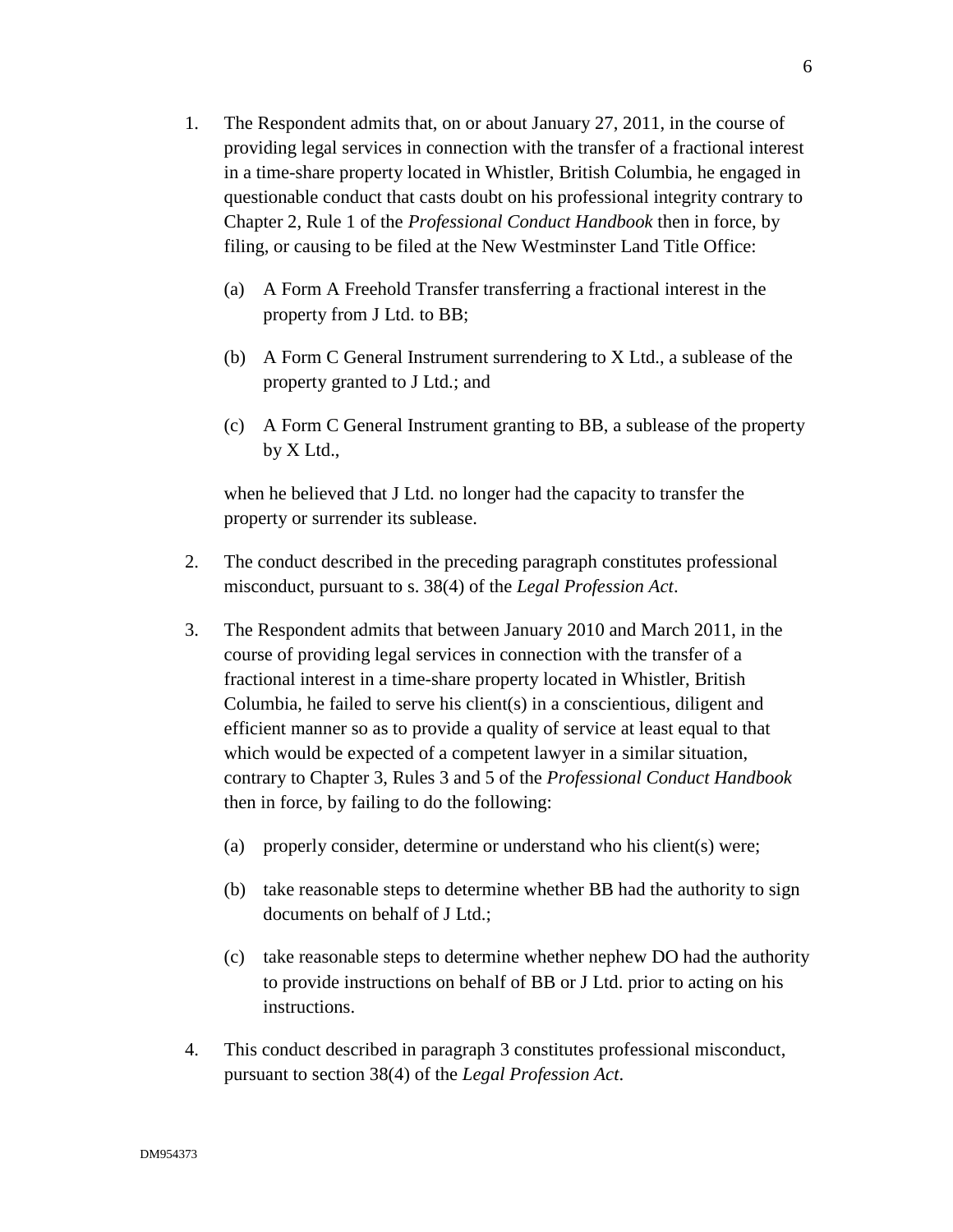- 5. The Respondent admits that between January 2010 and March 2011, he acted in a conflict of interest when he acted for two or more of BB, J Ltd., CC, DO and X Ltd. in connection with the transfer of a fractional interest in a timeshare property located in Whistler, British Columbia, contrary to Chapter 1, Rule 3(2), Chapter 6, Rules 1 and 10, and Appendix 3, Rules 2 and 2.1 of the *Professional Conduct Handbook* then in force.
- 6. The conduct described in paragraph 5 constitutes professional misconduct pursuant to section 38(4) of the *Legal Profession Act*.
- 7. The Respondent admits that on or about May 5, 2011, he withdrew from his trust account \$295.71 of the \$556.85 trust funds he received from BB in connection with a real estate matter, purportedly in payment of his fees and/or disbursements without first preparing a bill and immediately delivering the bill to BB, contrary to Rule 3-56 and Rule 3-57(2) of the Law Society Rules.
- 8. The conduct described in paragraph 7 constitutes professional misconduct, pursuant to section 38(4) of the *Legal Profession Act*.

## **PROFESSIONAL MISCONDUCT**

- [28] In accepting the Respondent's general admission of professional misconduct, the Panel also notes that the conduct specifically breached the following provisions of the *Professional Conduct Handbook* (the "Handbook"), in force at the time, subsequently replaced by the *Code of Professional Conduct for British Columbia* (the "Code"):
	- Canon  $1(1)$ : A lawyer owes a duty to the state, to maintain its integrity and its law. A lawyer should not aid, counsel or assist any person to act in any way contrary to the law. (Now Code rule 2.1-1(a)).
	- Canon 3(5): A lawyer should endeavour by all fair and honourable means to obtain for a client the benefit of any and every remedy and defence that is authorized by law. The lawyer must, however, steadfastly bear in mind that this great trust is to be performed within and not without the bounds of the law. The office of the lawyer does not permit, much less demand, for any client, violation of law or any manner of fraud or chicanery. No client has a right to demand that the lawyer be illiberal or do anything repugnant to the lawyer's own sense of honour and propriety. (Now Code rule 2.1-3(e)).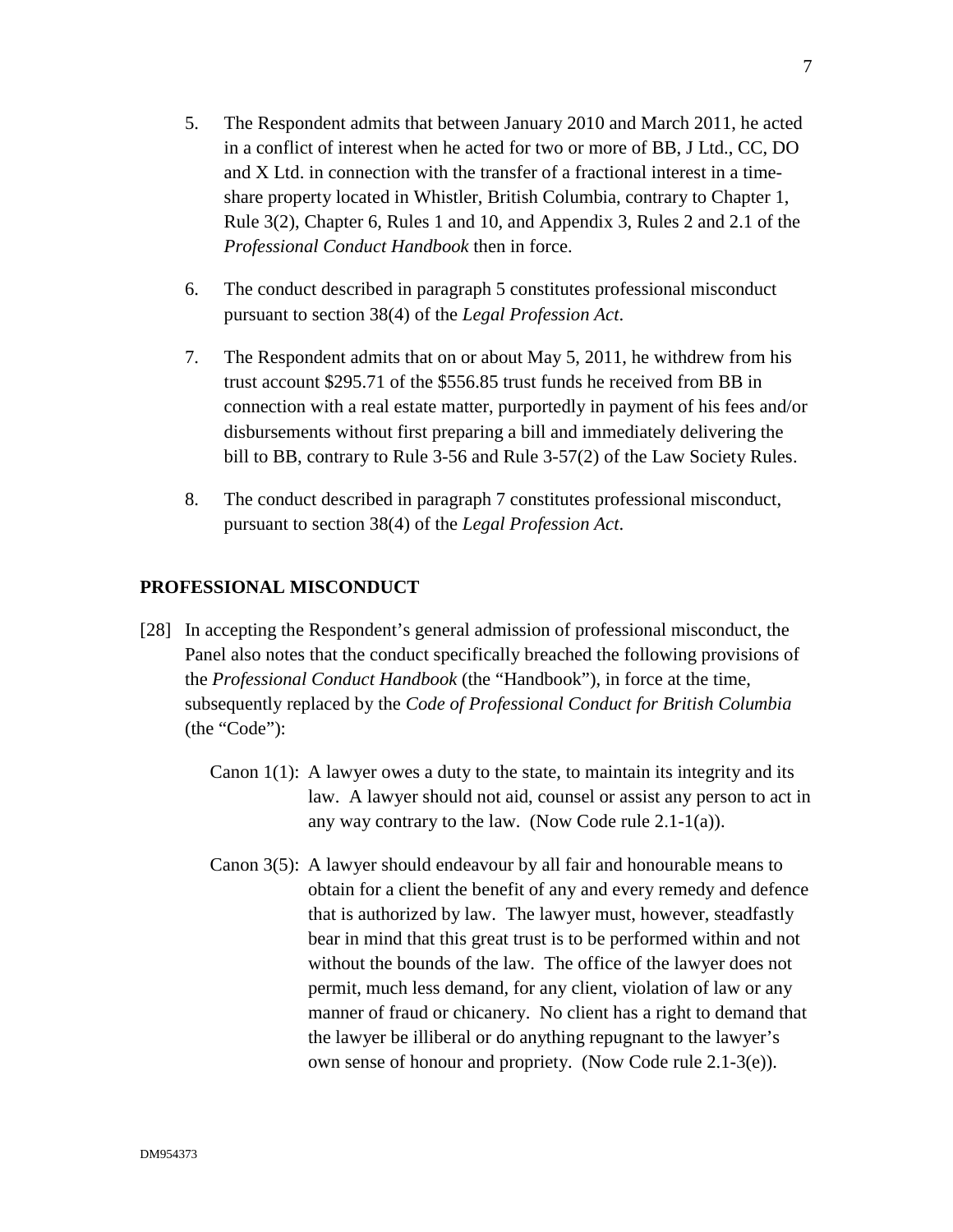- Ch. 2, R. 1: A lawyer must not, in private life, extra-professional activities or professional practice, engage in dishonorable or questionable conduct that casts doubt on the lawyer's professional integrity or competence, or reflects adversely on the integrity of the legal profession or the administration of justice. (Now Code rules 2.2-1 and 2.2-2).
- Ch. 4, R. 6: A lawyer must not engage in any activity that the lawyer knows or ought to know assists in or encourages any dishonesty, crime or fraud. (Now Code rule 3.2-7).
- [29] The Panel wishes to emphasize the important role played by lawyers in ensuring the integrity of the Land Title system in British Columbia and the key role they play in safeguarding the system against fraud. The electronic document execution and submission provisions are important safeguards of the integrity of the system that must be strictly followed and honoured by lawyers, which the Respondent intentionally failed to follow in this case.

## **REASONS FOR THE DISCIPLINARY ACTION IMPOSED**

- [30] The primary purpose of disciplinary proceedings is to fulfill the Law Society's mandate to uphold and protect the public interest in the administration of justice by ensuring the independence, integrity, honour and competence of lawyers (s. 3 of the *Legal Profession Act*).
- [31] In assessing a penalty of a fine of \$3,000 in this case, and setting costs at \$2,000 when the Tariff in this case works out to about \$4,700, the Panel considered the many precedent cases provided by Law Society counsel and noted that the fines in similar cases in BC and other provinces ranged between zero (a reprimand) and \$3,500. There were a few cases where a one-month suspension was imposed. However, in this case the Law Society was not seeking a suspension.
- [32] The cases cited by Law Society counsel were: *Law Society of BC v. Milne,* 2004 LSBC 19, 2004 CanLII 54284 and 2005 LSBC 14; *Law Society of BC v. Ebrahim*, 2010 LSBC 14; *Law Society of BC v. Williams*, 2010 LSBC 31; *Law Society of BC v. Batchelor,*  2014 LSBC 11; *Law Society of BC v. Walters,* 2005 LSBC 39; *Law Society of BC v. Hart,* 2007 LSBC 50; *Law Society of BC v. Uzelac,* 2013 LSBC 11; *Law Society of BC v. Culos*, 2013 LSBC 19; *Law Society of Upper Canada v. Watkin,* 2005 CanLII 50679 (ONLSHP); *Law Society of Alberta v. Stewart,* 2007 LSA 23; and *Law Society of Alberta v. Juneja*, 2011 ABLS 1*.*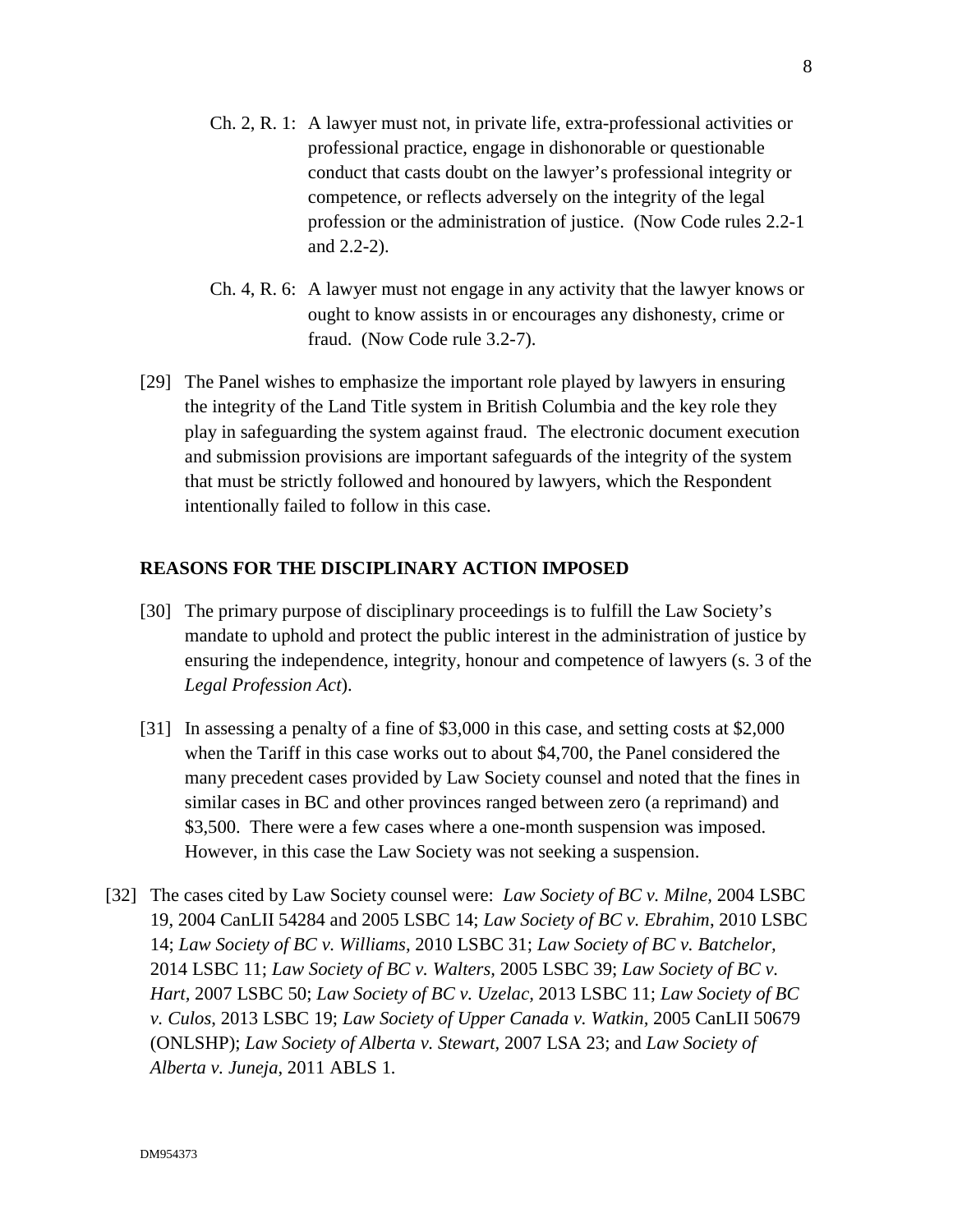- [33] In *Law Society of BC v. Ogilvie*, [1999] LSBC 17*,* the panel identified the following non-exhaustive list of factors as "worthy of general consideration in disciplinary dispositions":
	- (a) The nature and gravity of the conduct proven;
	- (b) The age and experience of the respondent;
	- (c) The previous character of the respondent, including details of prior discipline;
	- (d) The impact upon the victim;
	- (e) The advantage gained, or to be gained, by the respondent;
	- (f) The number of times the offending conduct occurred;
	- (g) Whether the respondent has acknowledged the misconduct and taken steps to disclose and redress the wrong and the presence or absence of other mitigating factors;
	- (h) The possibility of remediating or rehabilitating the respondent;
	- (i) The impact on the respondent of criminal or other sanctions;
	- (j) The impact of the proposed penalty on the respondent;
	- (k) The need for specific and general deterrence;
	- (l) The need to ensure the public's confidence in the integrity of the profession;
	- (m) The range of penalties imposed in similar cases.
	- [34] The Panel notes that not all of these listed factors are applicable in every case, and in this case we considered the following facts to be aggravating factors in assessing a penalty:
		- (a) The Respondent revealed his disregard for the integrity of the Land Title system. His successful attempt to "slip through" a document that was not legally executed or acceptable for registration was done deliberately, and he published his intention to do so in several emails to clients and others. This conduct erodes the public's confidence in our profession and the Land Title system;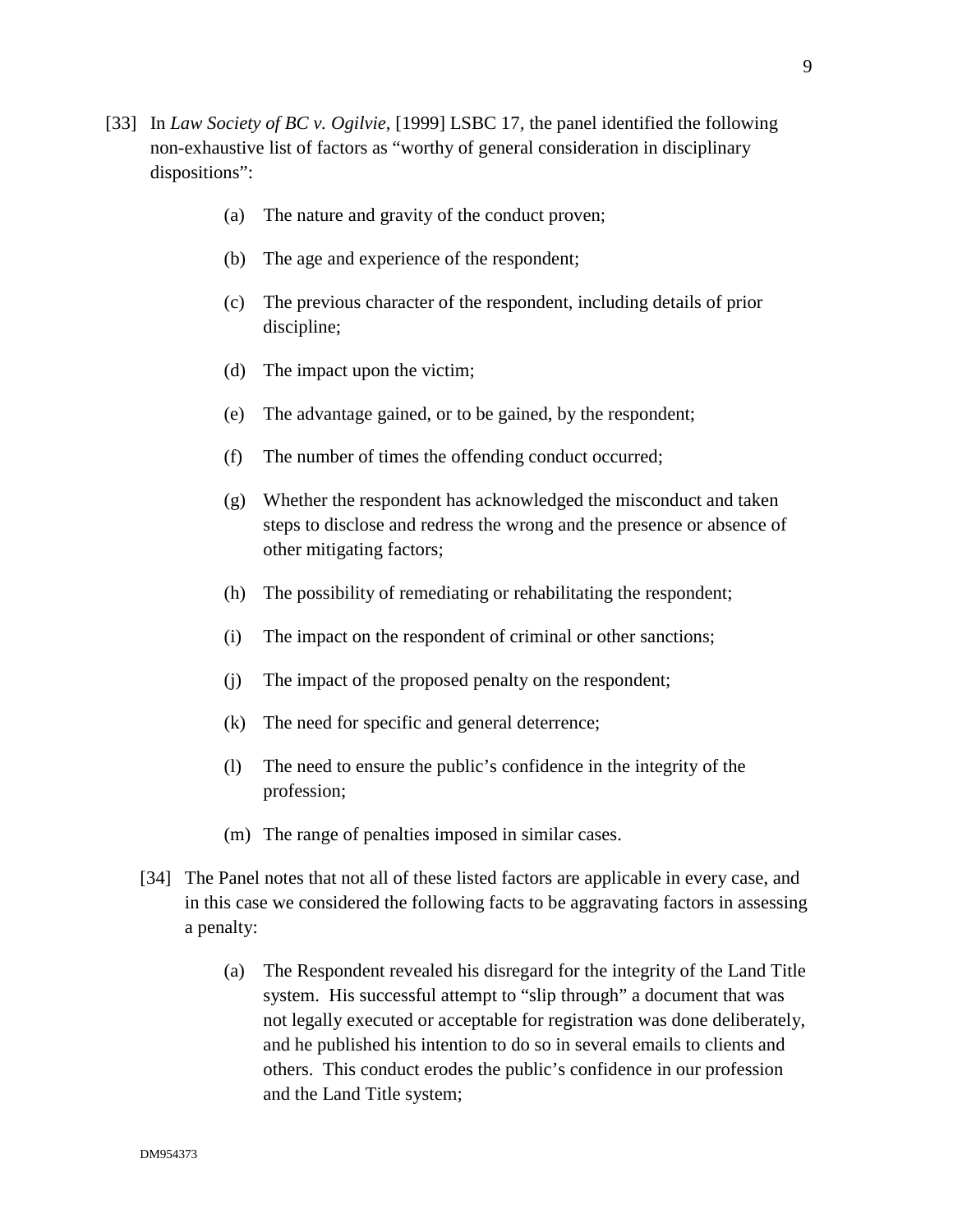(b) While lawyers are permitted to represent more than one client in a "simple conveyance," the transaction here was not a simple conveyance because it involved a lease and lease back.

We also considered the following mitigating factors:

- (a) The Respondent was genuinely trying to help the elderly widow BB get the title transferred;
- (b) The market value of the time-share interest was said to be around \$8,000 at the time of purchase and was said to be nearly worthless at the time of AB's death when BB asked for title to be transferred so she could sell it and avoid paying monthly fees. The two weeks J Ltd. owned were in October when there is no skiing at Whistler;
- (c) The Respondent did not gain anything personally by his misconduct;
- (d) The widow BB was put through much delay and stress over the years, but we were told that her civil action against the Respondent was successful and she was awarded damages and costs. Much of her loss was due more to the defunct status of her husband's company than the misconduct of the Respondent;
- (e) The Respondent has had to pay a \$5,000 insurance deductible payment and will pay \$5,000 in premium surcharges over the next five years, which he is having trouble paying off because his professional income is quite modest. He said he had to borrow the said \$5,000 on his credit line and will have to borrow to pay the fine and costs we are imposing;
- (f) While ignorance of our professional and, in particular, ethical obligations is no excuse for breaches thereof, we note that this Respondent began working for X Ltd. as in-house counsel just after his call to the bar and he has practised by himself since he left X Ltd. in 2010;
- (g) The Respondent admitted his wrongdoing and cooperated fully with the Law Society in its investigation and in the steps leading up to this hearing, including the agreement on facts and admitting professional conduct, with the result that the hearing took less than two hours;
- (h) The Respondent's Professional Conduct Record is nearly without blemish since his call to the bar in 1989. There was a conduct review conducted in June 2004, but the reviewers concluded that it should not have taken place as the complaint was unfounded. There was a practice